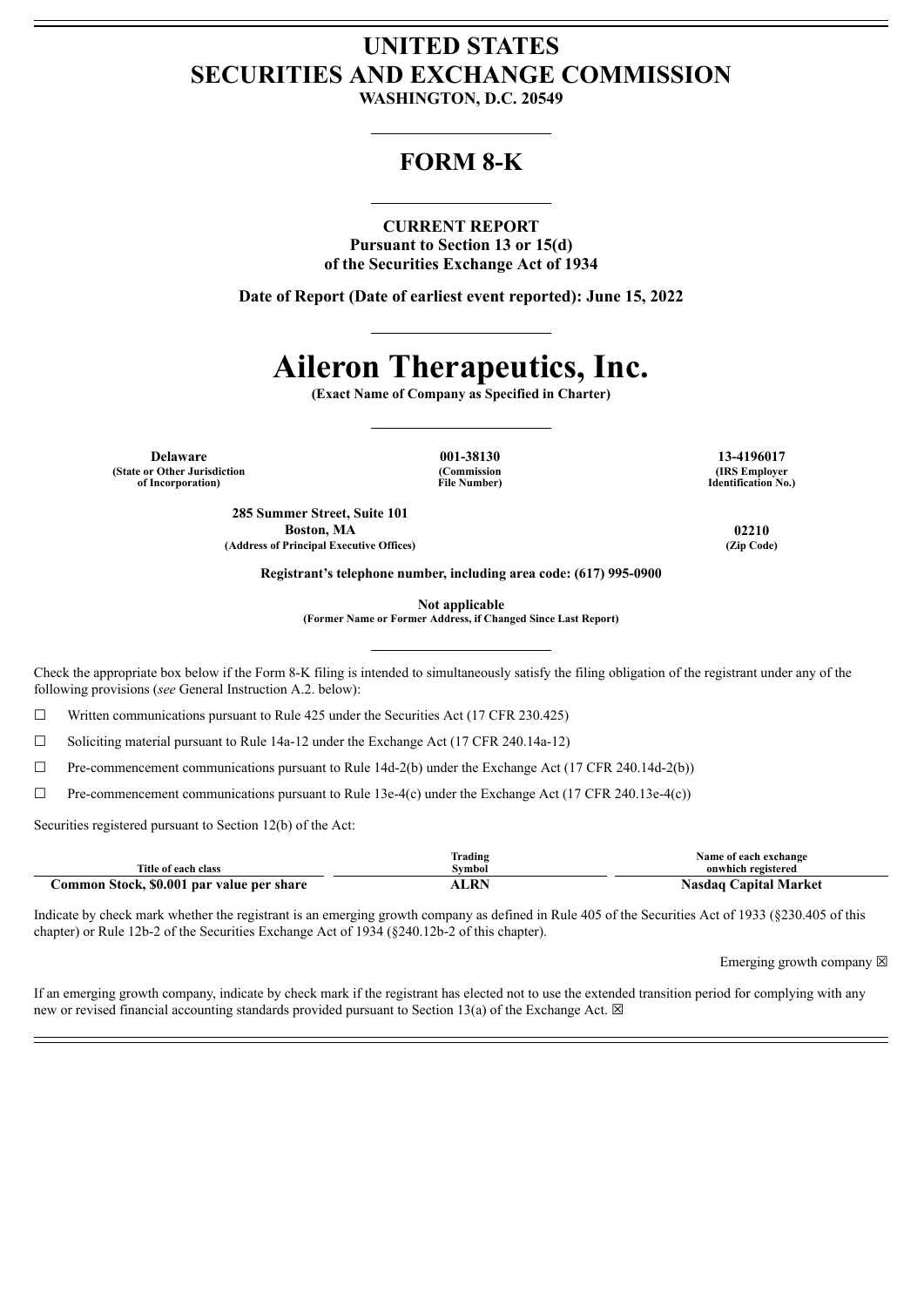#### Item 5.02. Departure of Directors or Certain Officers; Election of Directors; Appointment of Certain Officers; Compensatory **Arrangements of Certain Officers.**

On June 15, 2022, the Board of Directors of Aileron Therapeutics, Inc. (the "Company") appointed Susan L. Drexler, a consultant at Danforth Advisors, LLC ("Danforth"), as interim chief financial officer, effective as of June 16, 2022. In connection with her appointment, Ms. Drexler will serve as the Company's principal financial officer and principal accounting officer.

Ms. Drexler will provide interim chief financial officer services pursuant to a consulting agreement to which the Company is a party with Danforth. Under the consulting agreement, the Company will pay Danforth an agreed upon hourly rate for Ms. Drexler's services and will reimburse Danforth for expenses. The consulting agreement may be terminated by the Company or Danforth with cause, upon 30 days written notice, and without cause, upon 60 days written notice.

Ms. Drexler, age 52, has extensive experience as a chief financial officer, with over 25 years of experience with development and commercial stage life science companies. Since January 2022, Ms. Drexler has served as a consultant at Danforth, a provider of strategic and operational finance and accounting for life science companies. Ms. Drexler has served as interim chief financial officer of Kiora Pharmaceuticals, Inc., a clinical-stage specialty pharmaceutical company, since April 2022. Previously, Ms. Drexler served as chief financial officer of Harmony Biosciences Holdings, Inc., a pharmaceutical company, from October 2019 through March 2021. Ms. Drexler also served as acting chief financial officer and vice president, business development of Ocugen, Inc., a biotechnology company, from April 2018 through June 2019 and as senior director, strategy and business development and then vice president, business development and market intelligence at AmerisourceBergen Drug Corporation, a pharmaceutical sourcing and distribution services company, from August 2015 through November 2017. Ms. Drexler previously served as director, corporate finance of Shire plc from 2007 through 2015. She received a B.S. in Accounting from Albright College and an MBA in Finance from the Joseph M. Katz Graduate School of Business at the University of Pittsburgh.

Ms. Drexler has no family relationships with any of the executive officers or directors of the Company. There are no arrangements or understandings between Ms. Drexler and any other person pursuant to which he was elected as an officer of the Company.

### **Item 5.07 Submission of Matters to a Vote of Security Holders.**

On June 15, 2022, the Company held its Annual Meeting to consider and vote upon the matters listed below. The following is a summary of the matters voted on at that meeting.

(a) The stockholders of the Company elected William McKee and Nolan Sigal as Class II directors for a three-year term expiring at the annual meeting of stockholders to be held in 2025. The results of the stockholders' vote with respect to such matter were as follows:

| Name             | For          | Withheld  | <b>Broker</b><br><b>Non-Votes</b> |
|------------------|--------------|-----------|-----------------------------------|
| William T. McKee | 44,487,407   | 2,277,523 | 18.414.250                        |
| Nolan H. Sigal   | 44, 363, 743 | 2,402,187 | 18,414,250                        |

(b) The stockholders of the Company approved an amendment to the Company's Amended and Restated Certificate of Incorporation to effect a reverse stock split at a ratio of not less than 1-for-5 and not greater than 1-for-25, with the exact ratio to be set within that range at the discretion of the Company's board of directors prior to December 31, 2022 without further approval or authorization of the Company's stockholders, in its sole discretion, and, in connection therewith, to decrease the number of authorized shares of our common stock on a basis proportional to the reverse stock split ratio. The results of the stockholders' vote with respect to such matter were as follows:

| For                                | Against   | Abstain   |
|------------------------------------|-----------|-----------|
| 57.576.087<br>$\sim$ $\sim$ $\sim$ | 2,252,608 | 5,350,485 |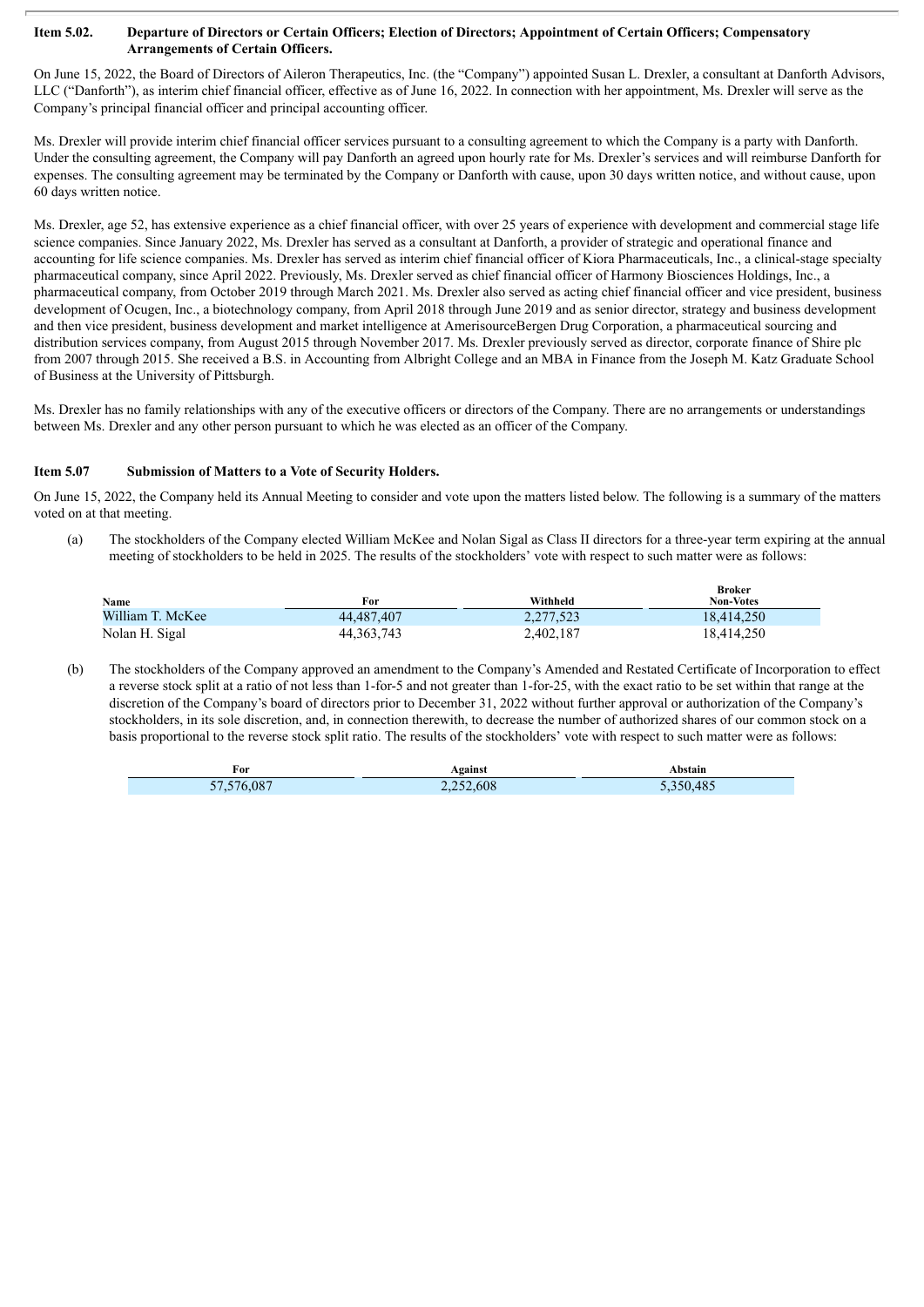(c) The stockholders of the Company approved an amendment to the Company's Amended and Restated Certificate of Incorporation to set the number of authorized shares of common stock at a number determined by calculating the product of 300,000,000 multiplied by three times the reverse stock split ratio, subject to the board's implementation of the reverse stock split. The results of the stockholders' vote with respect to such matter were as follows:

| For     | Against        | Abstain        |
|---------|----------------|----------------|
| 4908055 | 733.263<br>10. | $-365$<br>,366 |

(d) The stockholders of the Company ratified the appointment of PricewaterhouseCoopers LLP as the Company's independent registered public accounting firm for the fiscal year ending December 31, 2022. The results of the stockholders' vote with respect to such matter were as follows:

| For                       | Against    | bstain                      |
|---------------------------|------------|-----------------------------|
| nд<br>$\mathbf{z}$<br>∪⊤. | ---<br>70م | $\Delta$<br>. .<br>$\cdots$ |